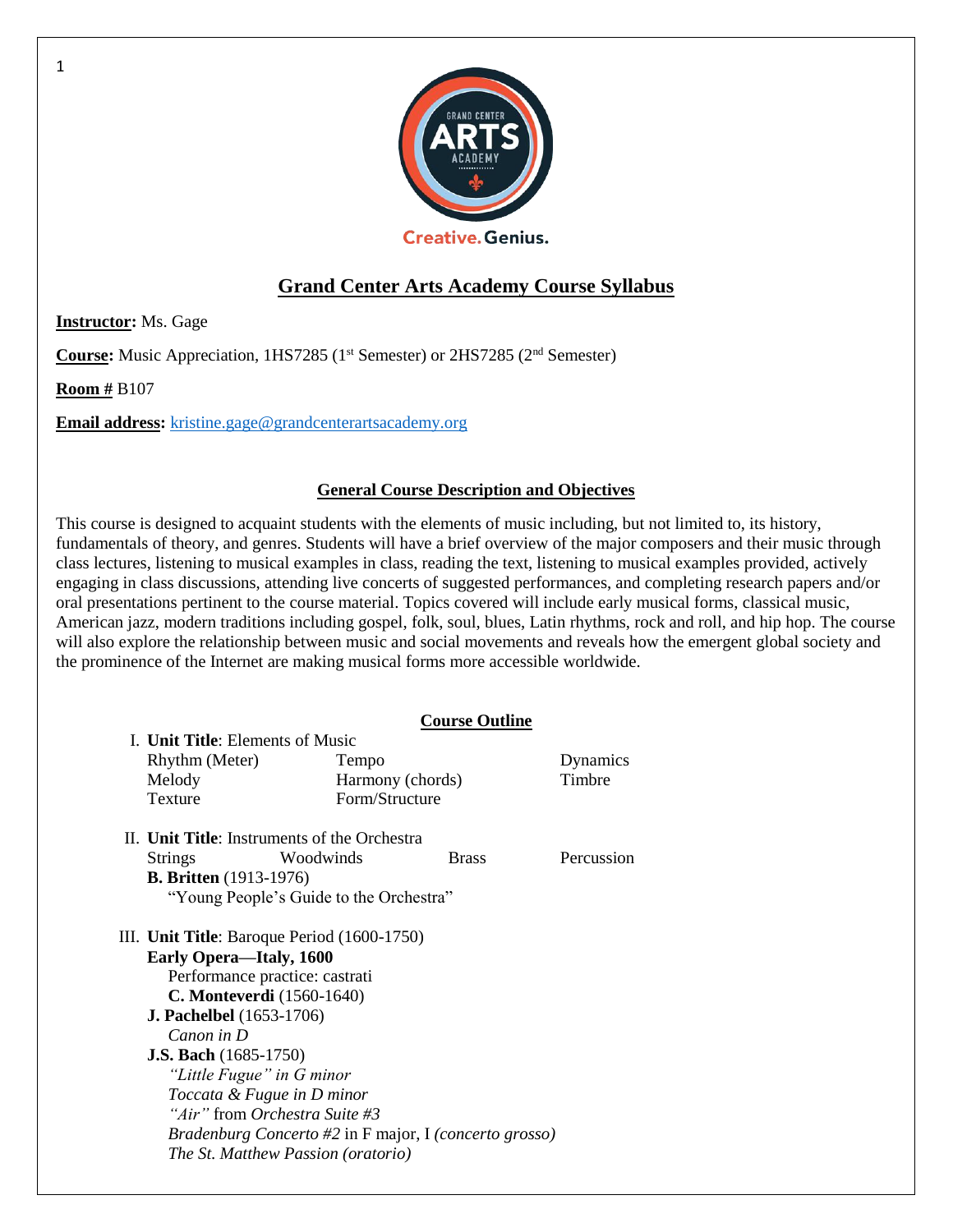| <b>G.F. Handel</b> (1685-1759)<br>"Hallelujah Chorus" from Messiah (oratorio)<br>"Hornpipe" from Water Music Suite<br>A. Vivaldi (1678-1741)<br>"Spring", I from Four Seasons (concerto, program music)                                                                                                                                                                                                                                                                                                                                                                                                                                                                                                          |  |
|------------------------------------------------------------------------------------------------------------------------------------------------------------------------------------------------------------------------------------------------------------------------------------------------------------------------------------------------------------------------------------------------------------------------------------------------------------------------------------------------------------------------------------------------------------------------------------------------------------------------------------------------------------------------------------------------------------------|--|
| IV. Unit Title: Classical Period (1750-1825)<br>First Viennese School (Haydn, Mozart, Beethoven, Schubert)<br>J. Haydn (1732-1809)<br>Symphony #94 "Surprise" II<br>Trumpet Concerto, III<br>W.A. Mozart (1756-1791)<br>Eine Kleine Nachtmusic, I, II, III, IV (serenade)<br>Symphony #40 in G minor, I, IV<br>Piano Concerto #20 in D minor, I<br><b>OPERAS</b> : Magic Flute, Don Giovanni, Marriage of Figaro, Abduction from the Seraglio<br>Requiem, I, VI, VII (oratorio)<br>Amadeus-1984 film                                                                                                                                                                                                             |  |
| V. Unit Title: Bridge to Romanticism<br>L.V. Beethoven (1770-1827)<br>Piano Sonata #14 "Moonlight", I<br>Symphony #3 "Eroica", II<br>Symphony #5, I<br>Symphony #6 "Pastoral", IV, V (program)<br>Symphony #9 "Choral"                                                                                                                                                                                                                                                                                                                                                                                                                                                                                           |  |
| VI. Unit Title: Romanticism (1825-1900)<br>F. Schubert (1797-1828)<br>Erlking (lied)<br>Piano Quintet in A Major "Trout", IV (chamber music)<br>Symphony #8 "Unfinished"<br>J. Brahms (1833-1897)<br>Symphony #3, III<br>Ein deutsches Requiem (oratorio)<br>F. Mendelssohn (1809-1847)<br>H. Berlioz (1803-1869)                                                                                                                                                                                                                                                                                                                                                                                                |  |
| <b>NATIONALISTIC SCHOOLS</b><br>B. Smetana (1824-1884) - Czech/Bohemian<br>Moldau (symphonic/tone poem)<br>A. Dvořák (1841-1904) – Czech/Bohemian<br><b>Slavonic Dances</b><br>Symphony #9 in E minor "From the New World", Op. 95<br>P. Tchaikovsky (1840-1893) – Russian<br>Romeo and Juliet Overture-Fantasy (concert overture)<br>Festival Overture "The Year 1812" (concert overture)<br>Nutcracker Suite (ballet)<br>M. Mussorgsky (1839-1881) - Russian, "Mighty Five"<br>Pictures at an Exhibition<br>N. Rimsky-Korsakov (1844-1908) – Russian, "Mighty Five"<br>Scheherazade, Op. 35, III "The Young Prince and the Young Princess"<br><b>F. Chopin</b> $(1810-1849) -$ Polish<br>"Revolutionary" Etude |  |

2